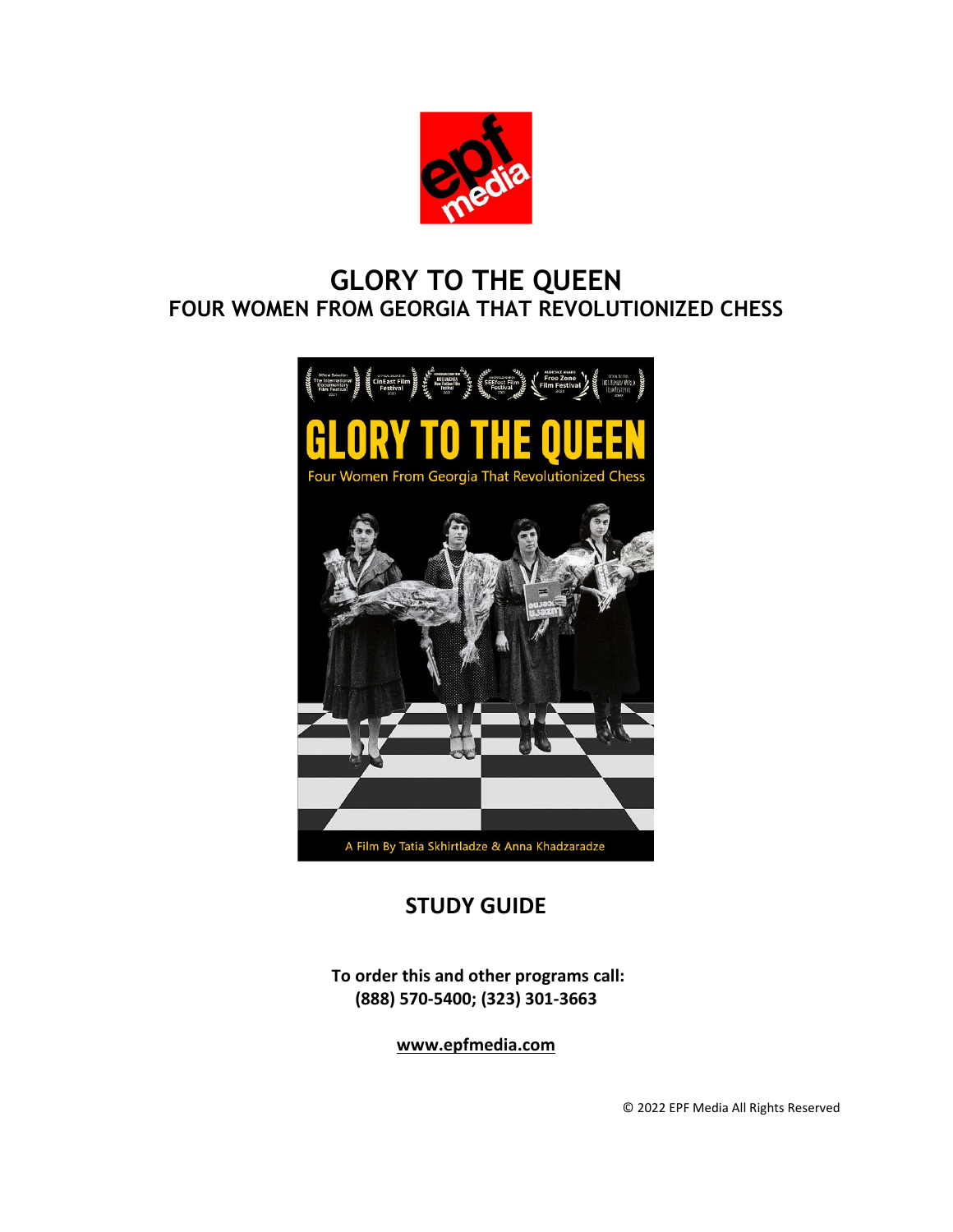## **Glory to the Queen**

Glory to the Queen reveals the intertwined lives of international chess heroes: Nona Gaprindashvili, Nana Alexandria, Maia Chiburdanidze and Nana Ioseliani. These four legendary female players from Georgia revolutionized women's chess and became Soviet icons of women's empowerment. The women leave a lasting legacy. They played together on the Soviet Union's Olympic team, but they were also competitive with each other. Glory to the Queen brings them together again after a 25-year break, to remember their competitions and friendship. Now older, they are still important icons of the sport and the country.

## **About the Soviet Union**

The Soviet Union, or Union of Soviet Socialist Republics (USSR) was a country in eastern Europe and Asia. It stretched from the Black Sea in the west, to the Pacific Ocean in the east. The Soviet Union was established in 1922 after Russian revolutionaries overthrew the monarchy that had ruled Russia for hundreds of years. It was the world's first communist country. Its first leader was Vladimir Lenin.

The Center for European Studies explains communism. It says, "Communism is a political ideology and type of government in which the state owns the major resources in a society, including property, means of production, education, agriculture and transportation. Basically, communism proposes a society in which everyone shares the benefits of labor equally, and eliminates the class system through redistribution of on income."<sup>1</sup> Communism was an attractive alternative to many people in Russia after years of rule by a monarchy that had lived in luxury, while the rest of the population lived in poverty. However, in reality, life did not become better under communism for many people. For example, shortages of consumer goods were common, and government suppression of the press and freedom of speech was also widespread.

The Soviet Union began as four republics, and later expanded to fifteen: Armenia, Azerbaijan, Belarus, Estonia, Georgia, Kazakhstan, Kyrgyzstan, Latvia, Lithuania, Moldova, Russia, Tajikistan, Turkmenistan, Ukraine and Uzbekistan. Moscow, which is located in Russia, was the capital city. While it existed, the Soviet Union was the largest country in the world by area. After political and economic problems, the Soviet Union collapsed in 1991, becoming fifteen independent countries, including Russia.

# **The Cold War**

The Cold War was a period of rivalry between the United States and the Soviet Union—and their allies—stretching from the 1940s until 1991. It began after World War II, as the United States tried to keep the Soviet Union from expanding its communist influence around the world. As the John F. Kennedy Presidential Library and Museum explains, the Cold War did not involve direct military conflict or actual declarations of war. Instead, "The two superpowers continually

<sup>&</sup>lt;sup>1</sup> https://europe.unc.edu/iron-curtain/history/communism-karl-marx-to-joseph-stalin/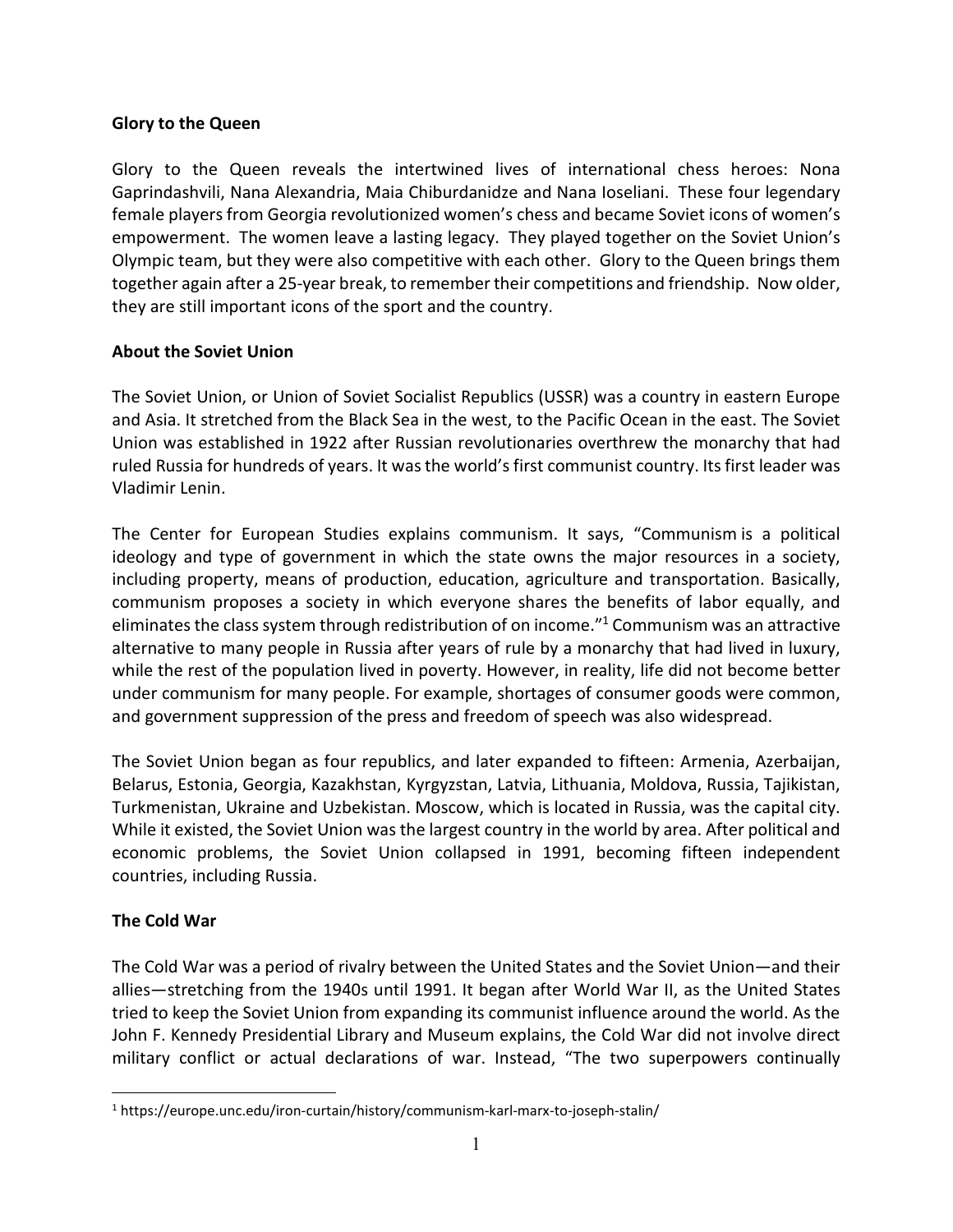antagonized each other through political maneuvering, military coalitions, espionage, propaganda, arms buildups, economic aid, and proxy wars between other nations."<sup>2</sup> As part of the arms buildup that took place, each country amassed a large number of nuclear weapons, and there were widespread fears that nuclear war would eventually break out. The Cold War ended in 1991, with the end of the Soviet Union.

## **About Georgia**

Georgia is a country in southeastern Asia. It borders Russia in the north and northeast, Turkey and Armenia in the south, Azerbaijan in the east and southeast, and the Black Sea in the west. Its capital city is Tbilisi. Georgia has a population of almost 5 million people.<sup>3</sup> Its official language is Georgian, and the majority of its people are Georgian in ethnicity. Georgia was forced to become part of the Soviet Union in 1921, then regained its independence in 1991 after the Soviet Union collapsed.

## **Chess Competitions and Rankings**

There are a number of international chess competitions, but two of the most well-known are the Chess Olympiad and the World Chess Championship. The Chess Olympiad is a large world event where teams of players compete for their countries. The first Olympiad was unofficial, and took place in 1924 in Paris. The first official Olympiad was in 1927 in London. The International Chess Federation chooses the country that hosts the competition, and Olympiads have been held in countries all over the world. The Soviet Union first competed in the Chess Olympiad in 1952, in Helsinki. From that year until its last participation, in 1990, the Soviet Union won every year, except in 1976, when it did not participate, and 1978, when it placed second.

The World Chess Championship is another large world chess competition, and it determines the chess world champion. It began in 1886. When the event began, the chess matches were organized by players. In 1948, the International Chess Federation began organizing the event. Both women and men are allowed to compete in the World Chess Championship, however a woman has never won it. There is also a separate Women's World Chess Championship competition.

In addition to winning titles in competitions, chess players can also receive various types of rankings. Grandmaster is the highest ranking that a chess player can receive, other than world champion. It Is awarded by the International Chess Federation, and based on a number of different criteria established by the organization. Nona Gaprindashvili was the first woman to receive the title of grandmaster. The majority of grandmasters are men.

<sup>2</sup> https://www.jfklibrary.org/learn/about-jfk/jfk-in-history/the-cold-war

<sup>3</sup> https://www.cia.gov/the-world-factbook/countries/georgia/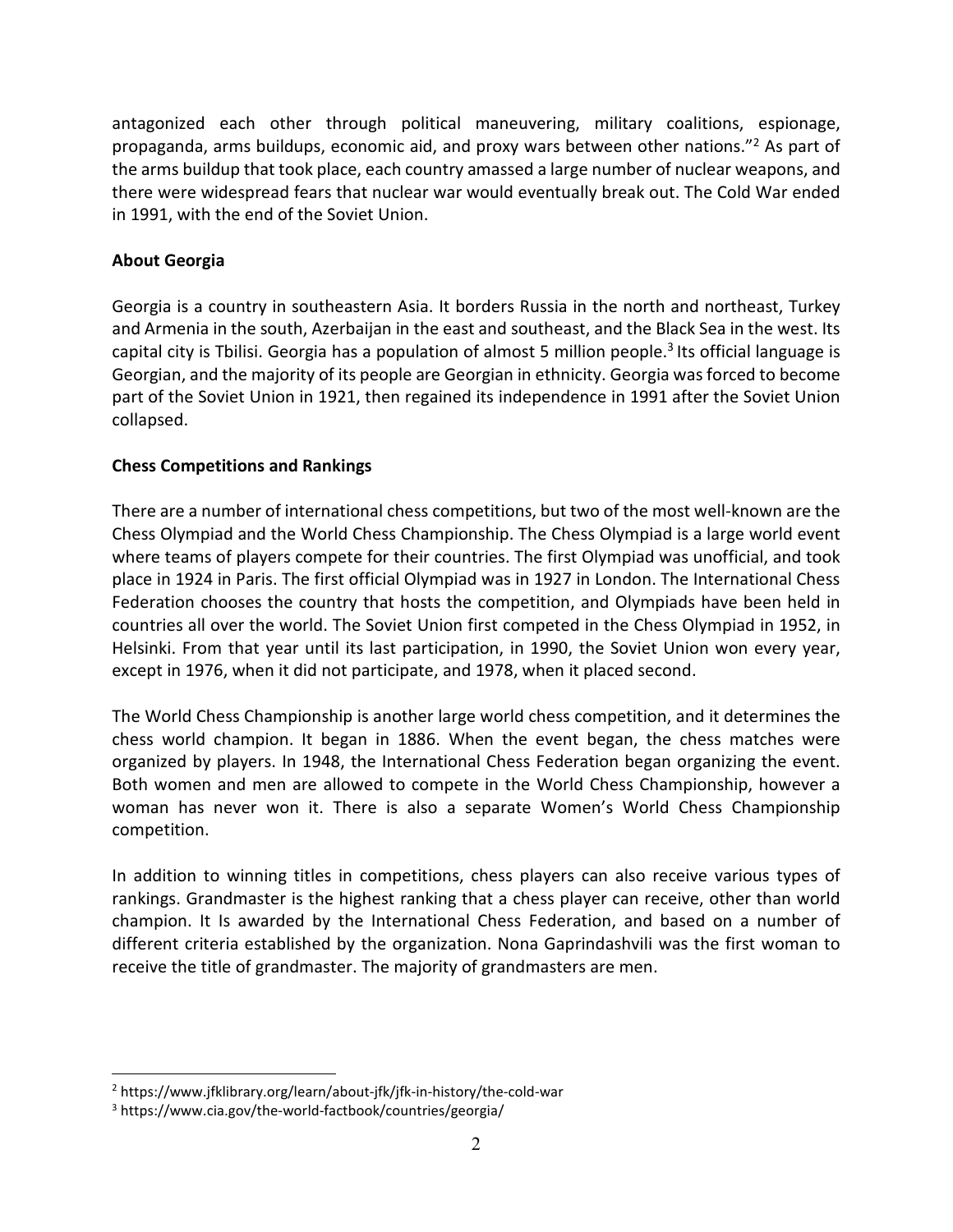#### **The Chess Players**

- Nona Gaprindashvili was born in 1941 in Zugdidi, Georgia. She was the women's world chess champion between 1962 and 1978. In 1978, she lost the title to Maya Chiburdanidze. Between 2014 and 2019, she competed in the World and European Senior Championships, where she won every year except 2017.
- Nana Alexandria was born in 1949 in Poti, Georgia. She was challenger for the women's world chess championship twice, however she lost both times; to Nona Gaprindashvili in 1975 and Maya Chiburdanidze in 1981. She also competed in six chess Olympiads.
- Maia Chiburdanidze was born in 1961 in Kutaisi, Georgia. She won the Women's World Chess Championship in 1978—defeating Nona Gaprindashvili —and held the title for thirteen years. She was the second woman in the world to be awarded the title of grandmaster (in 1984).
- Nana Ioseliani was born in 1962 in Tbilisi, Georgia. She participated in numerous Chess Olympiads, and was the winner of the Women's Soviet Chess Championship four times.